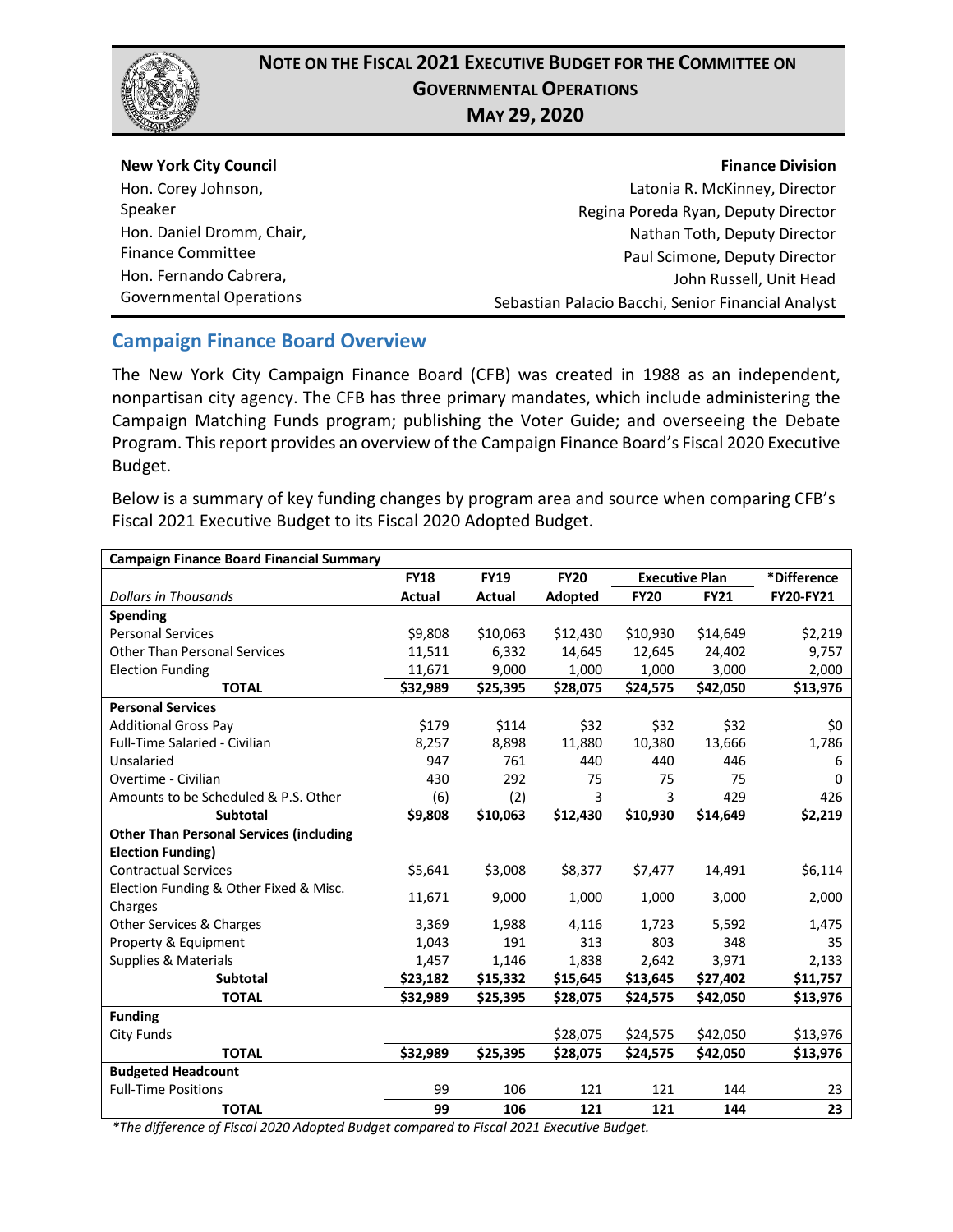CFB's Fiscal 2021 Executive Budget totals \$42.1 million, including \$14.6 million in Personal Services (PS) costs to support 144 full-time positions. CFB's budget includes new needs of \$27.6 million, which will be discussed in the following section of this report. Additionally, CFB will realize \$3.5 million in budgetary savings in Fiscal 2020, which is discussed in the "Citywide Savings" section of this report.

## **New in the Executive Budget**

As mentioned above, CFB's Fiscal 2021 Executive Budget includes \$27.6 million in new needs, of which \$6.6 million will be used to pay for 23 positions, as the CFB hires additional staff for its Public Affairs Division, to generate public communication to voters for the June 2021 Primary, and for its Audit Division, to handle the volume of candidates for the June 2021 Citywide Primary.

Additionally, \$18.2 million of new needs funding is allocated to the design and mailing of the voter guide for the 2020 – 2021 elections. This funding will help provide for the design and distribution of the voter guide for the 2020 – 2021 elections, and will include individual voter history, as per Local Law 88 of 2017, as well as information related to Ranked Choice Voting, which takes effect in January 2021.

The Board's budget also includes \$1 million in Fiscal 2020 and \$3 million in Fiscal 2021 to provide matching funds for participating candidates for elections, primarily for the June 2021 Citywide Primary. The CFB's budgetary needs change annually according to the election cycle. Driven by the legal requirement to give campaign matching funds to participating candidates, the Board requires budgetary resources proportional to the number of candidates who participate in any given election cycle.

CFB's Fiscal 2020 budget totals \$13.6 million, which is \$2 million less than its Fiscal 2020 Adopted Budget of \$15.6 million. This is primarily driven by the Board's Citywide Savings Program, which is discussed in the *"Citywide Savings"* section of this report. For additional information on financial plan actions, please refer to Appendix A.

## **Citywide Savings**

The Campaign Finance Board will generate savings of \$3.5 million in Fiscal 2020, which include the following.

- **OTPS Savings.** CFB will generate one-time budgetary savings of \$2 million in Fiscal 2020, as the Board has opted for an online-only Voter Guide for the June 23<sup>rd</sup> elections. Savings will be generated through the avoidance of mailing, printing, and postage costs.
- **PS Savings.** CFB will generate one-time budgetary savings of \$1.5 million in Fiscal 2020 through delays in filling vacant positions.

## **Campaign Matching Funds**

The CFB administers the Campaign Matching Funds Program, which provides eligible candidates for elected City offices (the Mayoralty, Public Advocate, Comptroller, Borough Presidency, and City Council) matching public funds for private donations received. In the previous Matching Funds Program, each private donation would be matched six-to-one with public funding, up to a maximum donation value of \$175. For example, if a candidate received a private donation of \$500, \$175 of that \$500 would be matched six-to-one, with public funds. This equates to \$1,050 in public funds, on top of the \$500 private donation the candidate received.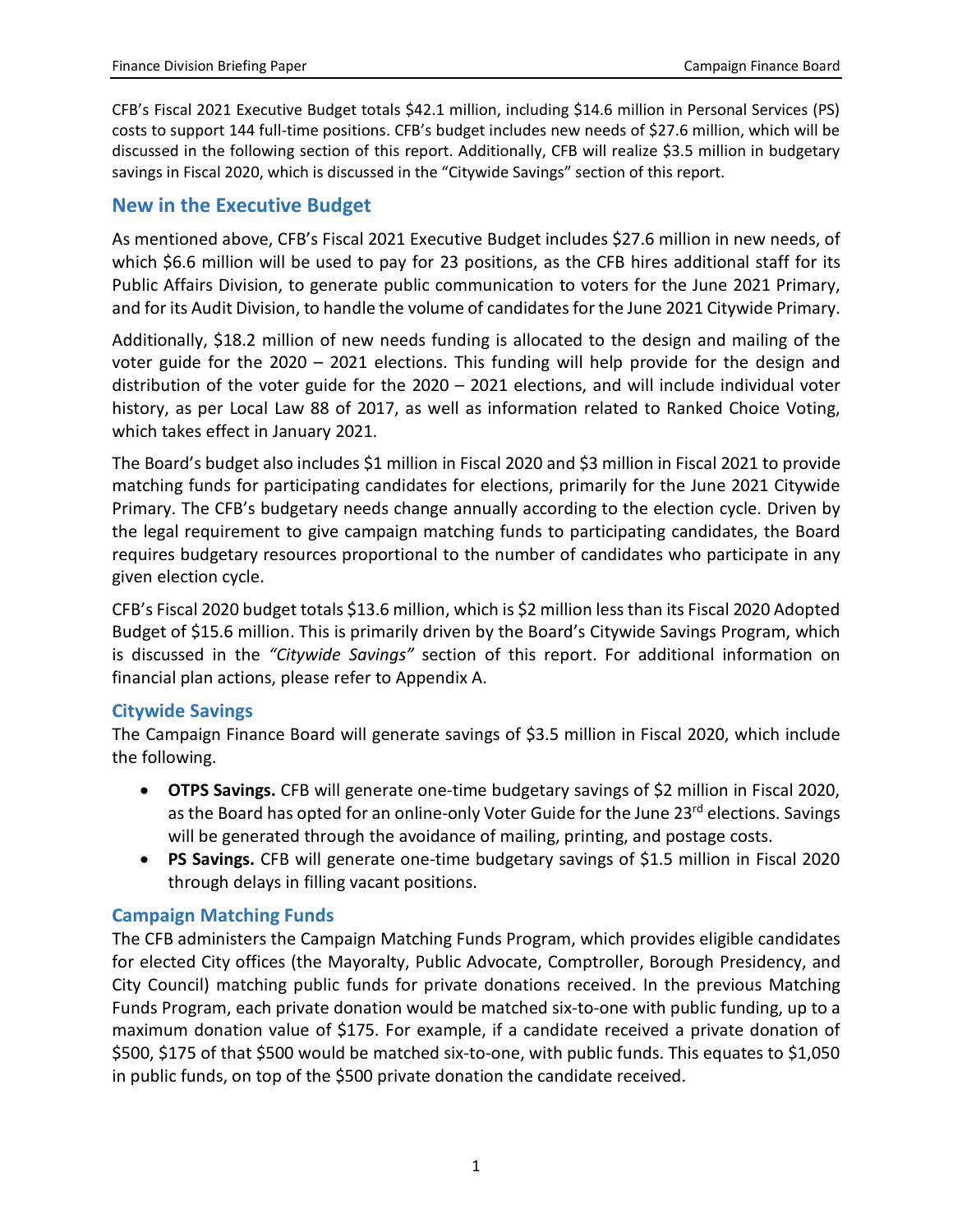As provided by Ballot Proposal 1, approved by voters in the 2018 November General Election, the private donations a candidate receives will be matched eight-to-one, instead of six-to-one, up to a maximum donation of \$250. The new law also lowers the amount a candidate for City-elected office may accept from a contributor by more than 40%, from \$5,100 to \$2,000 for Mayor, Public Advocate and Comptroller, from \$3,950 to \$1500 for Borough President, and from \$2,850 to \$1,000 for City Council. Although this law will take effect as of the 2021 primary election, until then candidates running for City-elected office may opt for either the old or new camping contribution limit, matching formula, qualifying threshold, public funds cap and distribution schedule.

Local Law 1 of 2019 adapts the new campaign finance regime for special elections held prior to the 2021 elections, including halving the threshold of matchable contributions for eligible candidates for mayor, public advocate or comptroller and also reducing the contribution threshold to participating in a debate. Candidates who participate in the Campaign Matching Funds Program can use public funding to cover 75 percent of their expenditure limit.<sup>[1](#page-2-0)</sup> This expenditure limit, which only applies to candidates who participate in the program, varies depending on which elected office a candidate is running, as well as the number of elections the candidate has participated in in an election year (i.e. primaries, general elections, or both).

Local Law 128 of 2019 establishes what is often known as a 'full public match', wherein all participating candidates could reach their expenditure limit using only matchable contributions and public funds. For covered elections before 2022, this full public match would be available to participating candidates who selection 'OptionA'. In 2022 and thereafter, it would be available to app participating candidates. This Local Law also clarified and updates the City's campaign finance laws, first by repealing language previously placed in the Charter and moving elevant portions into the Campaign Finance Act (CFA), while maintaining an Option system for pre-2022 covered elections. For additional information, please refer to Local Law 128 of 2019.

Given Local Law 128 of 2019, CFB's Fiscal 2021 budget, as of the release of the Fiscal 2021 Executive Plan, does not accurately reflect the operational needs of the Board. According to CFB, in its budget submission to the Mayor on March  $10<sup>th</sup>$ , as required by City Charter, the Board submitted a Public Matching Funds Program budget of \$78.8 million for Fiscal 2021, of which only \$2 million was added as of the release of the Executive Plan. However, according to the City Charter, section 1052 (C) states that after the Board has submitted a detailed itemized estimate of their financial needs "… *the Mayor shall include such estimates in the executive budget without revision, but with such recommendations as the Mayor may deem proper. Upon inclusion in the executive budget, the budget submitted by the Campaign Finance Board shall be adopted pursuant to such provisions of chapter ten of this charter as are applicable to the operating budget of the Council".* The Campaign Finance Board and the Office of Management and Budget have agreed to solve this issue in upcoming financial plans.

#### **Voter Assistance Advisory Committee**

l

The 2010 Charter Revision Commission amended the New York City Charter to reconstitute the Voter Assistance Commission (VAC) within the CFB, commencing January 1, 2011. As part of implementing the new provisions of the Charter, VAC staff moved to the CFB as the new Voter

<span id="page-2-0"></span> $1$  Public funding can represent more than 75% of a candidate's actual expenditure, as long as actual expenditures are below the candidate's expenditure limit.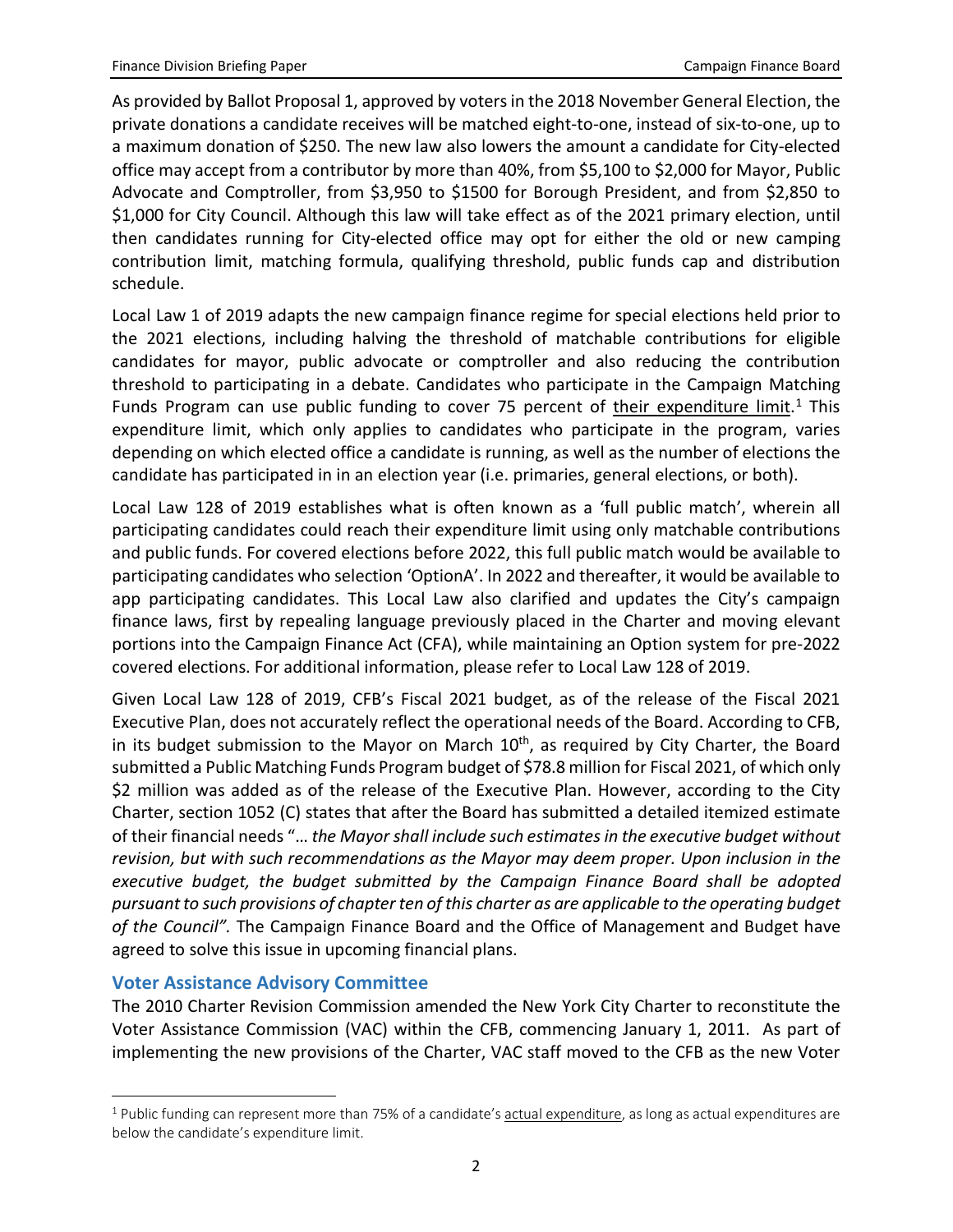Assistance Unit, and a new Voter Assistance Advisory Committee (VAAC) was created, comprised of nine members whose role is to advise the CFB on voter engagement.

As a result of the of the Poll Site Interpretation Program carried out by the Mayor's Office of Immigrant Affairs (MOIA), which provides poll site interpreters at different polling sites, Council Member Treyger introduced legislation at a Governmental Operations Committee Hearing on April 30, 2019. This legislation would amend the NYC Charter to require VAAC to provide interpreters at poll sites in designated languages citywide, pursuant to Section 23-1101 of the Administrative Code. Section 23-1101 requires designated languages include the top six limited English proficiency languages spoken by the NYC population based on US Census data, and an additional four languages based on language data collected by the City's Department of Education.[2](#page-3-0) As of May 15, 2017, these ten languages include Spanish, Chinese, Korean, Bengali, Russian, Haitian Creole, Polish, French, Urdu, and Arabic. Under the bill, VAAC would not provide interpreters for languages that the NYC Board of Elections (BOE) already provides interpreters for. VAAC would be required to provide interpreters at poll sites which contain an election district with 50 or more voting-age residents whose primary language is one of those ten designated citywide languages.<sup>[3](#page-3-1)</sup> These interpreters would be made available within a poll site, to the extent permitted under NY State Law, or otherwise be made available within a legally-permissible distance from the poll site.[4](#page-3-2) Negotiations on this bill are still ongoing.

<span id="page-3-0"></span><sup>&</sup>lt;sup>2</sup> Committee on Governmental Operations Report. Oversight hearing on early voting and poll site interpretation in New York City. It also includes the hearing of Int. 1282-2018, introduced by CM Treyger – a Local Law to amend the NYC Charter, in relation to the voter assistance advisory committee providing poll site interpreters in all designated citywide languages. April 30, 2019.

[https://legistar.council.nyc.gov/LegislationDetail.aspx?ID=3763667&GUID=C6C1C4F8-BE3D-4755-B131-](https://legistar.council.nyc.gov/LegislationDetail.aspx?ID=3763667&GUID=C6C1C4F8-BE3D-4755-B131-EFA3D7B28DB2&Options=&Search=) [EFA3D7B28DB2&Options=&Search=](https://legistar.council.nyc.gov/LegislationDetail.aspx?ID=3763667&GUID=C6C1C4F8-BE3D-4755-B131-EFA3D7B28DB2&Options=&Search=)

<span id="page-3-1"></span> $3$  Ibid.

<span id="page-3-2"></span> $4$  Ibid.